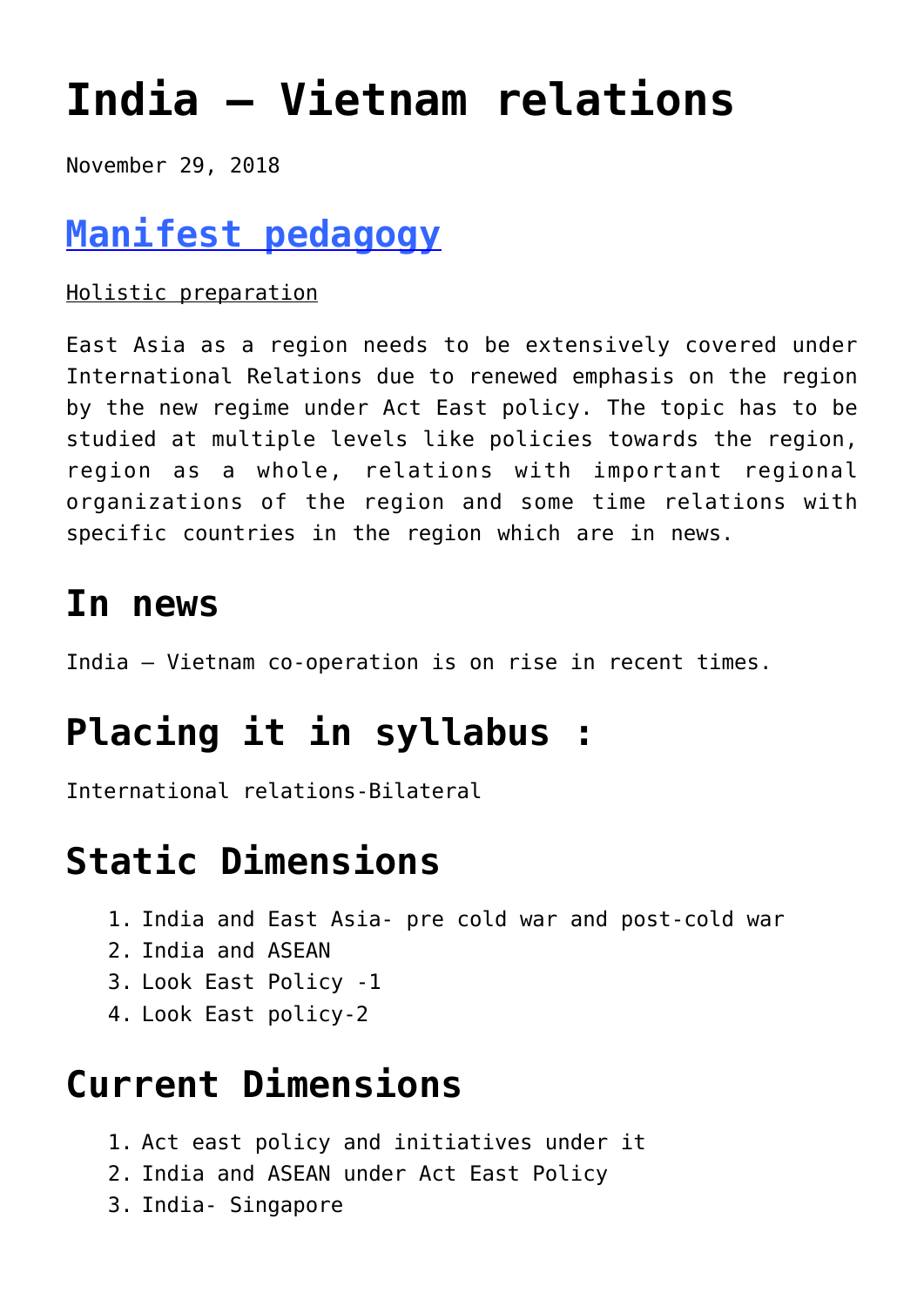4. India-Vietnam

## **Content**

#### **Relations Pre-cold war**

Historically India good relations with East Asia.

- 1. Before Colonial rule they were based on strong economic ties and cultural linkages established on Hinduism and Buddhism.
- 2. After the coming of the British the system of indentured labor lead to establishment of Indian settlement's and Diaspora in East Asia.
- 3. India supported the decolonization process of Indonesia, Vietnam, Laos.

#### **During Cold War**

The links between India and East Asia weakened during the cold war as the economic and ideological perspectives were divergent.

- 1. Ideological differences : India was part of the nonalignment movement and was tilting towards USSR whereas East Asia was part of SEATO and aligned to USA.
- 2. Economic differences : And the economic interests were also not synergetic as India attempted to be a selfsufficient economy where as East Asian economies are export lead.

#### **Relations post-Cold War**

Post-cold war the relations underwent a pivotal shift.

As with the fall of USSR India started to look east and the east Asian countries started looking west with the rise and assertion of china leading to converging interests. New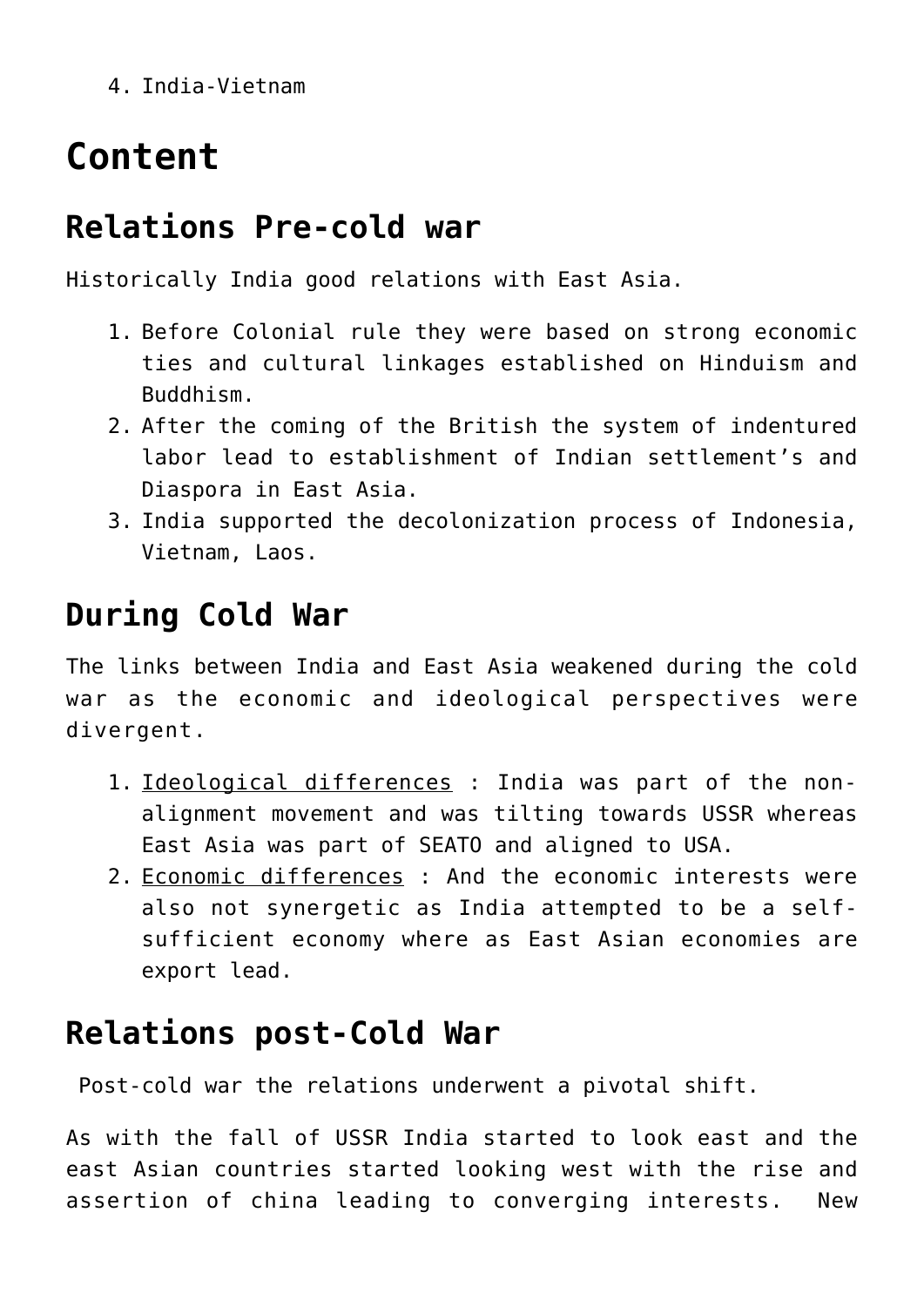economic synergies emerged with LPG reforms in India and the search for new markets by East Asian countries.

The relation has matured over phases

#### Look East Policy – 1

- 1. Started by P.V. Narasimha Rao.
- 2. it is based on Geo-Economics Model.
- 3. It is a product of the neo-liberal approach adopted by India.
- 4. It is an outcome of the new forces of globalization
- 5. This phase focused on mainly economic aspects of the relation.

#### Look East Policy – 2

- 1. Started by Vajpayee government.
- 2. It is an addition to LEP -1
- 3. Domestic component became very important.
- 4. There was a new emphasis on North East India.
- 5. Entire east Asia became the focus
- 6. Now a new strategic dimension is added to the earlier economic aspect of the relation.

Act East Policy

- 1. Started by Modi government.
- 2. Based on 3C's of Connectivity, Culture and Commerce.
- 3. This phase saw a more active and energetic engagement with East Asia like
- 4. Inviting the leaders of ASEAN to the republic day parade in 2018
- 5. Renewed focus on BIMSTEC
- 6. Strategic partnership signed with Singapore in 2015
- 7. Upgrading strategic partnership with Malaysia, Vietnam, Laos.
- 8. Strategic partnership signed with South Korea in 2015.
- 9. 25 years of ASEAN commemoration summit was celebrated.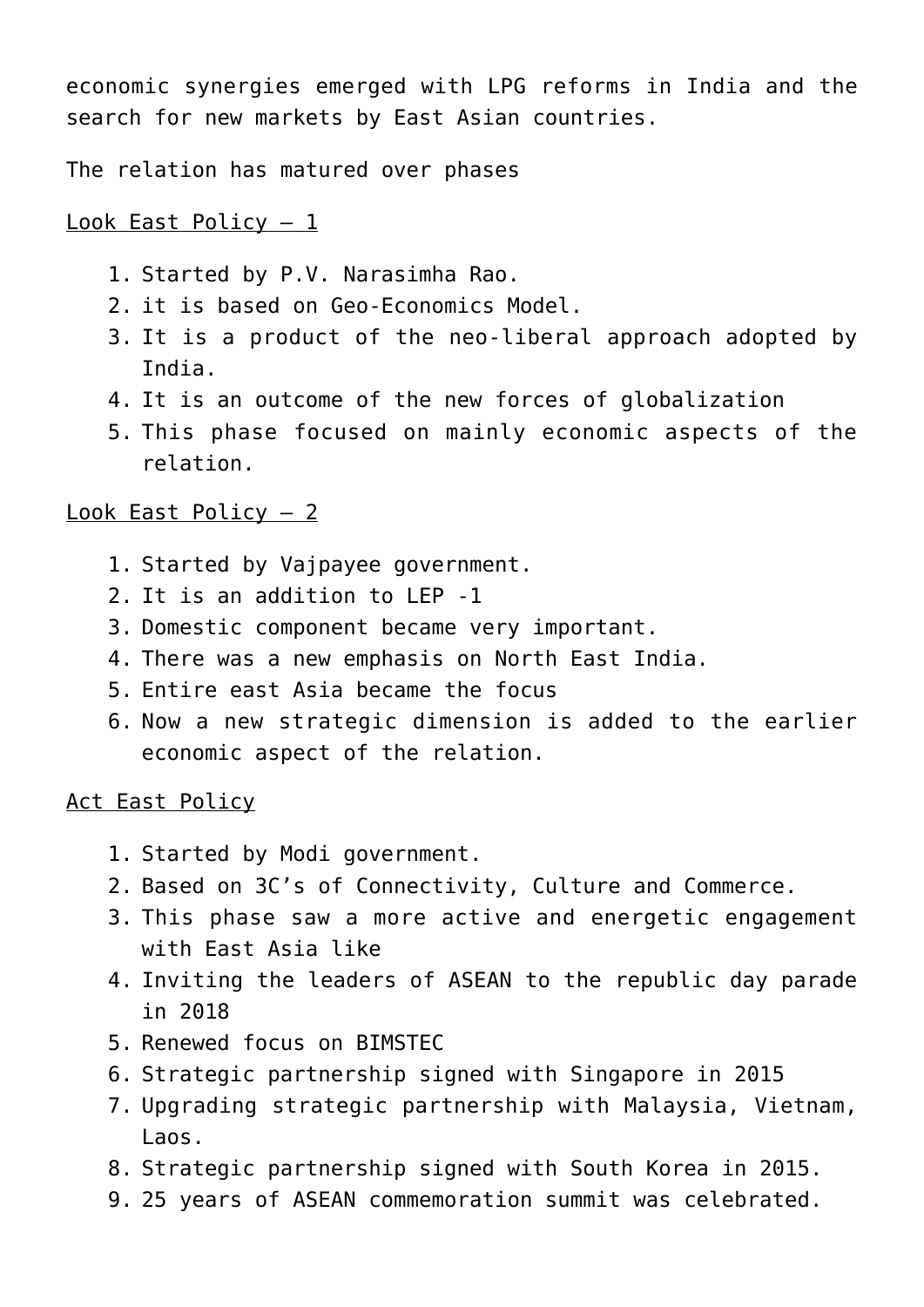- 10. Formation of QUAD
- 11. New alliances based on Blue Economy.
- 12. Recent concessions made in RCEP for India.
- 13. Recent Indo-Vietnam relations.

#### **India-Vietnam**

#### **Historical Relations**

Vietnam has been a close ally of India for over 70 years and is not limited to official diplomatic ties**.** Vietnam is critical for India's Foreign Policy at regional and systematic levels and similarly, Vietnam has calibrated its domestic and foreign policy shifts and where India's relevance can fit into these policy changes.

#### **Cooperation in various areas**

- 1. Committed to enhancing joint co-production in defense (includes Technology transfers)
- 2. Together they decided to address the Regional Security issues like Maritime security in Indo-Pacific region, calling for free and open seas by holding a bilateral level maritime security dialogue in early 2019.
- 3. Cyber security has also been made a part of Regional security.
- 4. India and Vietnam signed a joint statement in March 2018 which included the following
- 5. 3 agreements were signed on :
	- Enhancing trade
	- Agricultural research
	- MoU on Cooperation between the Global Centre for Nuclear Energy Partnership (GCNEP) and Vietnam Atomic Energy Institute (VINATOM) , to enhance training and research collaborations – in line with the 2016 Civil Nuclear Cooperation Agreement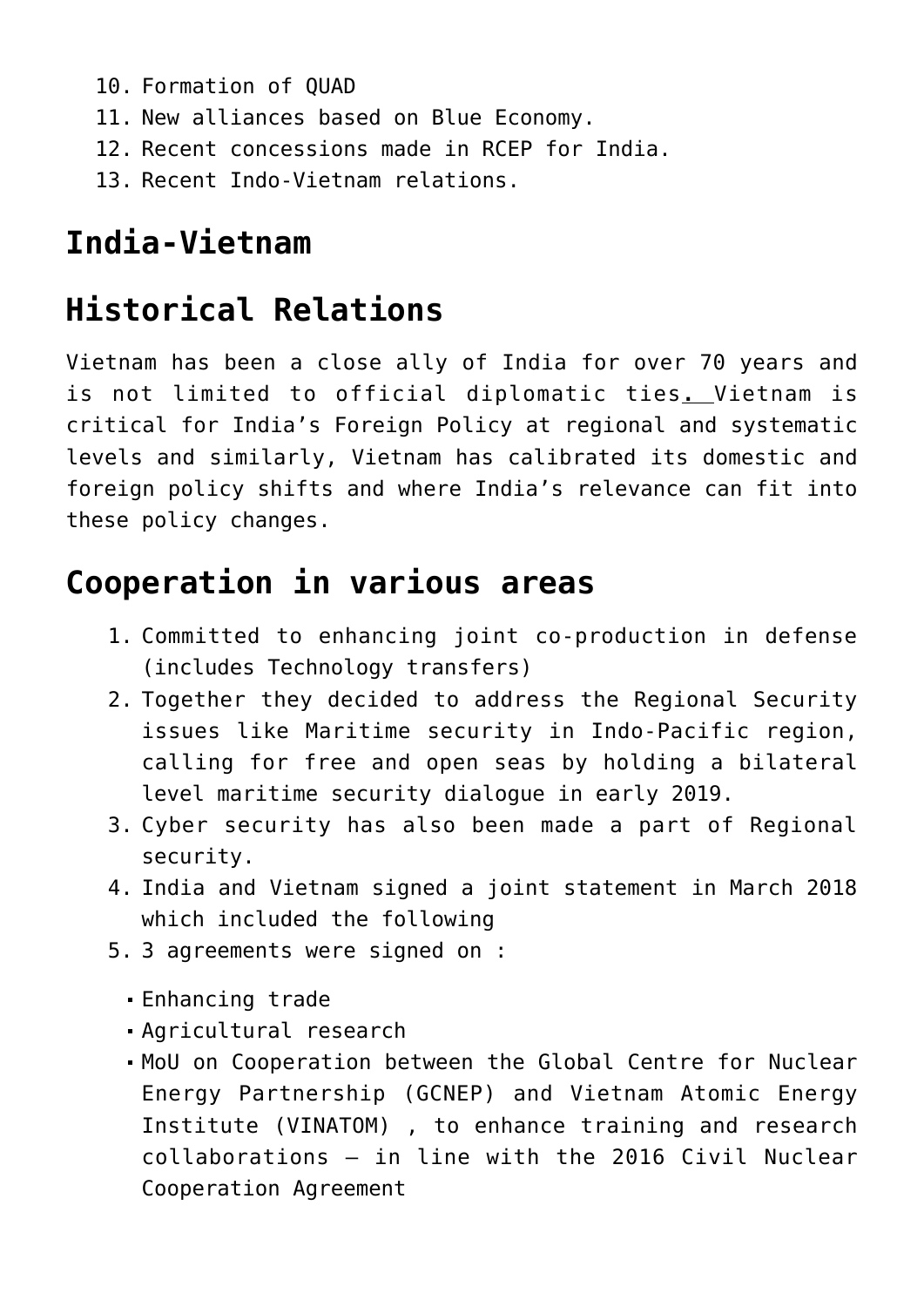- 1. It reiterated the focus given on sub-regionalism and Mekong Ganga Cooperation framework.
- 2. Joint exploration for Oil and Gas reserves off the Vietnam coast in South China Sea by ONGC Videsh Ltd (OVL) and PetroVietnam(PVN).
- 3. India has committed to a \$500 million Credit Line to Vietnam, part of which is sued to procure Offshore Patrol Vehicles (OPVs).

### **What can be done to improve relations?**

- 1. With Indonesia ratifying the India-ASEAN Services agreement on November 13, New Delhi is a step closer to signing the Regional Comprehensive Economic Partnership, bringing India to the forefront of the services sector globally. A potential area of convergence in the realm of health care through joint public-private partnership agreements can be explored by the two countries.
- 2. Jointly work on open, independent and prosperous Indo-Pacific region where International rules are respected

### **Hurdles to Act East Policy**

- 1. With the coming of Trump and his "America First" policy, US has become an unreliable partner and initiatives like QUAD may not be possible.
- 2. Zero-Sum Approach in East Asian region may harm Indo-China relations.

 So what is needed is a holistic policy towards East Asia based on Peaceful Resolution of disputes without aligning with any of the countries against a particular country. Provision like Non Alignment Movement is required to suit the architectural Maritime Security, this was clearly brought about by the Prime Minister's Indo-Pacific Vision